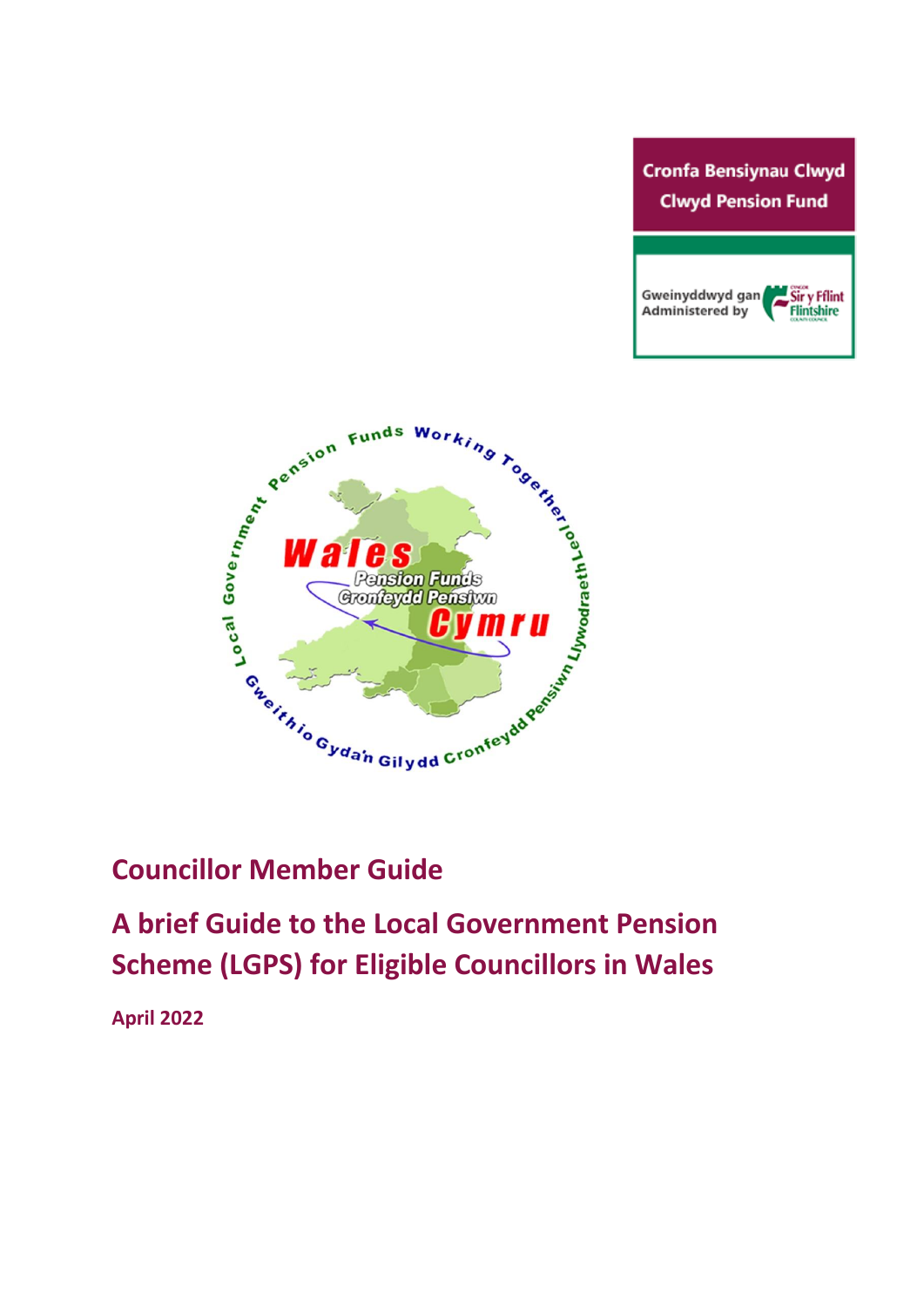# **Contents**

| Can I transfer pension rights into my current LGPS Fund from a previous pension |  |
|---------------------------------------------------------------------------------|--|
| I'm already receiving an LGPS pension - will it be affected if I join again?    |  |
|                                                                                 |  |
|                                                                                 |  |
|                                                                                 |  |
|                                                                                 |  |
|                                                                                 |  |
|                                                                                 |  |
|                                                                                 |  |
|                                                                                 |  |
|                                                                                 |  |
|                                                                                 |  |
| .9                                                                              |  |
|                                                                                 |  |
|                                                                                 |  |
|                                                                                 |  |
|                                                                                 |  |
|                                                                                 |  |
|                                                                                 |  |
|                                                                                 |  |
|                                                                                 |  |
| Ceasing to be a Councillor before Retirement13                                  |  |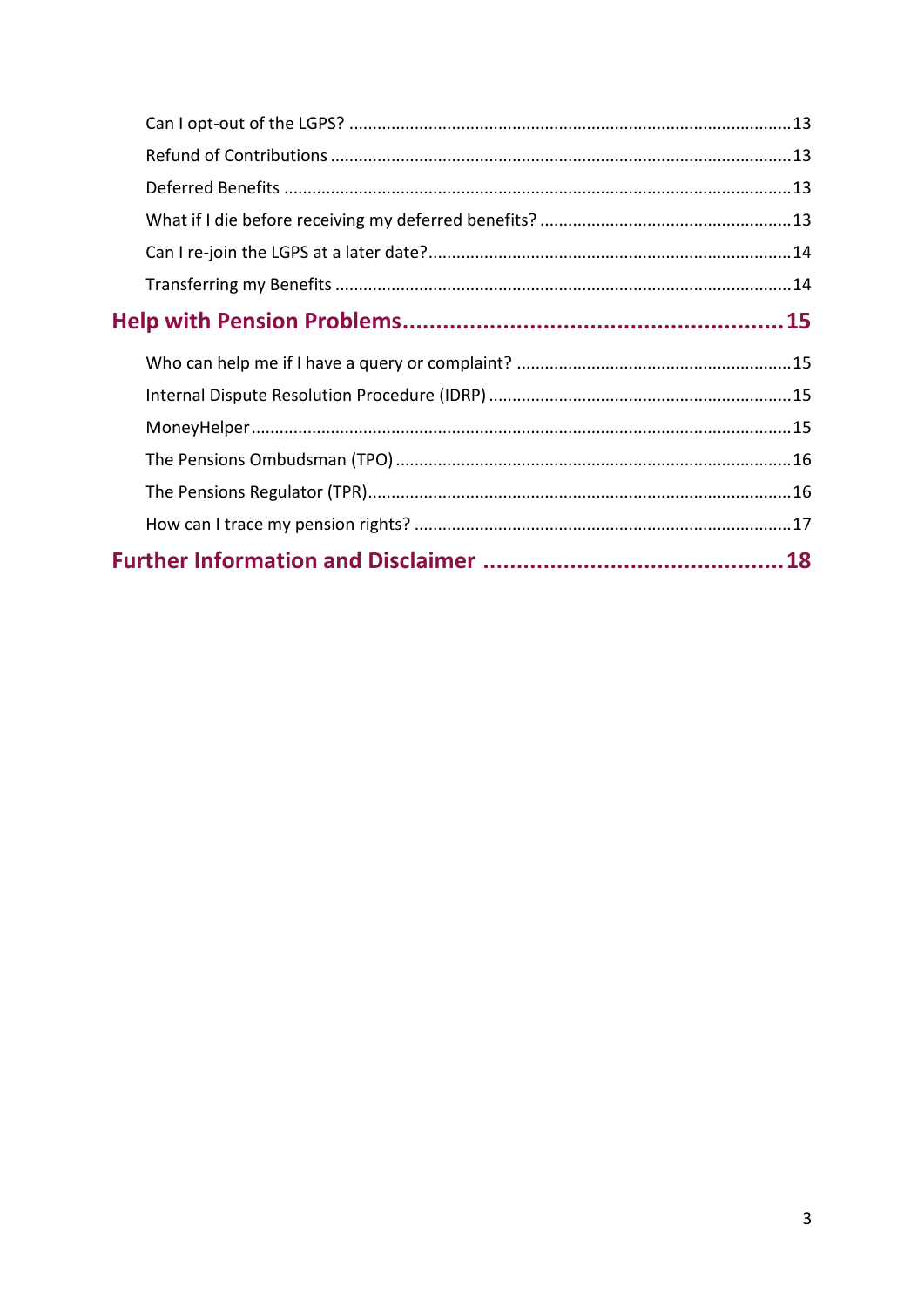# <span id="page-3-0"></span>**My Pensions Choice**

Drawing your pension is a goal to look forward to. However, if your pension is to meet your expectations, you will need to plan now for your income in retirement.

Your retirement income and benefits, over and above the State Pension, will in general be provided by a personal pension plan, a stakeholder pension scheme or by an occupational pension scheme such as the Local Government Pension Scheme (LGPS).

#### <span id="page-3-1"></span>**The Scheme**

This is a short description of the conditions of membership and main scheme benefits that apply if you pay into the LGPS as an Eligible Councillor. The LGPS is a statutory, funded pension scheme. As such it is very secure because its benefits are defined and set out in law.

Highlights of the LGPS include:

- a tax-free lump sum when you retire
- an annual pension based on your Career Average pay
- the ability to increase your pension by paying additional contributions
- voluntary retirement from age 55
- retirement from age 50 to 54 with your authority's consent
- an ill health pension from any age
- a death in service lump sum of two times your career average pay
- a spouse's or civil partner's pension (as well as any eligible children)
- the index-linking of benefits to ensure that they keep pace with inflation

#### <span id="page-3-2"></span>**Who can join?**

The LGPS is available to all Councillors of a Welsh county council or county borough council who are offered membership of the Scheme under the council's scheme of allowances and who are under age 75. Those who are offered membership are termed **Eligible Councillors**. If you have been offered membership of the Scheme it will be for you to decide whether to opt to join the Scheme. If you make an election to do so you will become a member of the LGPS from the beginning of the first pay period following the receipt of your option.

#### <span id="page-3-3"></span>**How do I ensure that I have become a member?**

To secure your entitlement to the Scheme benefits it is important that you complete and return the joining form if you wish to opt into the Scheme. On receipt of your form, relevant records will be set up and official notification of your membership to the Scheme will be sent to you. In addition, you should check your allowance payments to ensure that pension contributions are being deducted.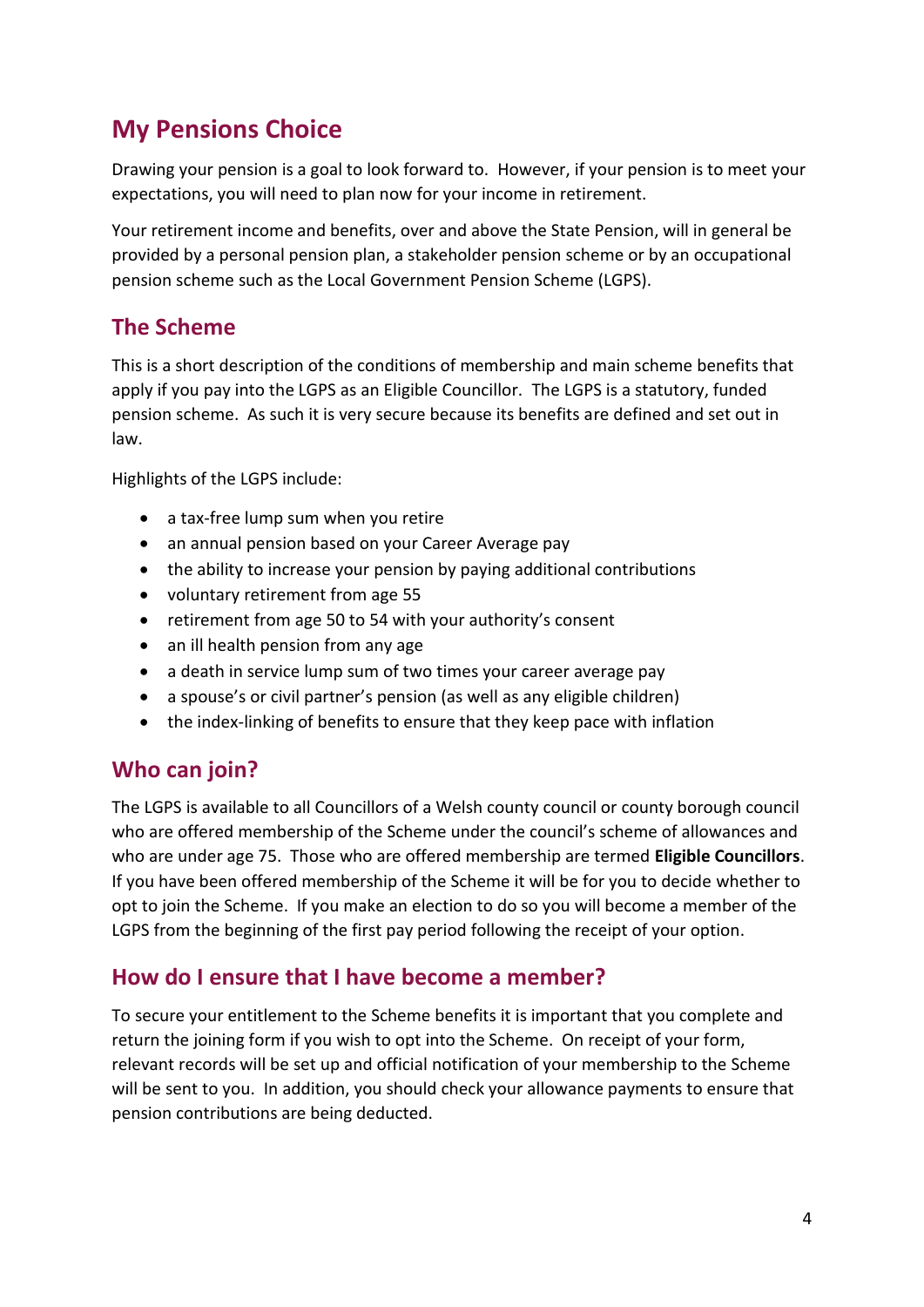### <span id="page-4-0"></span>**What do I pay?**

Your contribution is currently 6% of the pay you receive. As a member of the LGPS, your contributions will attract tax relief at the time they are deducted from your allowances. To achieve this, your contributions are deducted from your allowances before you pay tax. So, for example, if you pay tax at the rate of 20%, every £1 that you contribute to the Scheme only costs you 80p net.

There are restrictions on the amount of tax relief available on pension contributions. If the value of your pension savings increase in any one year by more than the annual allowance of £40,000, you may have to pay a tax charge. Most people will not be affected by the annual allowance.

### <span id="page-4-1"></span>**What does the council pay?**

The council pays the balance of the cost of providing your benefits after considering investment returns. Every three years, an independent actuary calculates how much the council should contribute to the Scheme. The amount will vary, but the present underlying assumption is that you contribute approximately one third of the Scheme's costs and the council contributes the remainder.

## <span id="page-4-2"></span>**Can I pay extra to increase my benefits?**

Members can increase their benefits by making payments to the scheme's Additional Voluntary Contributions (AVC) arrangement. Additionally, you may pay contributions into a personal pension plan or a stakeholder pension scheme. **For further information about an AVC, please contact the Pension Section.**

## <span id="page-4-3"></span>**Can I transfer pension rights into my current LGPS Fund from a previous pension scheme?**

The rules of the Scheme do **NOT** permit you to transfer pension rights into the LGPS from another pension scheme or, indeed, from another Local Authority Pension Fund.

If you have a deferred benefit from a previous period of councillor membership in the same LGPS Fund you may opt to aggregate the earlier councillor membership with the current period of councillor membership, but only if you opt to do so within 12 months of rejoining the Scheme or such longer period as your council allows. This is a council discretion; you can ask your council what their policy is on this matter.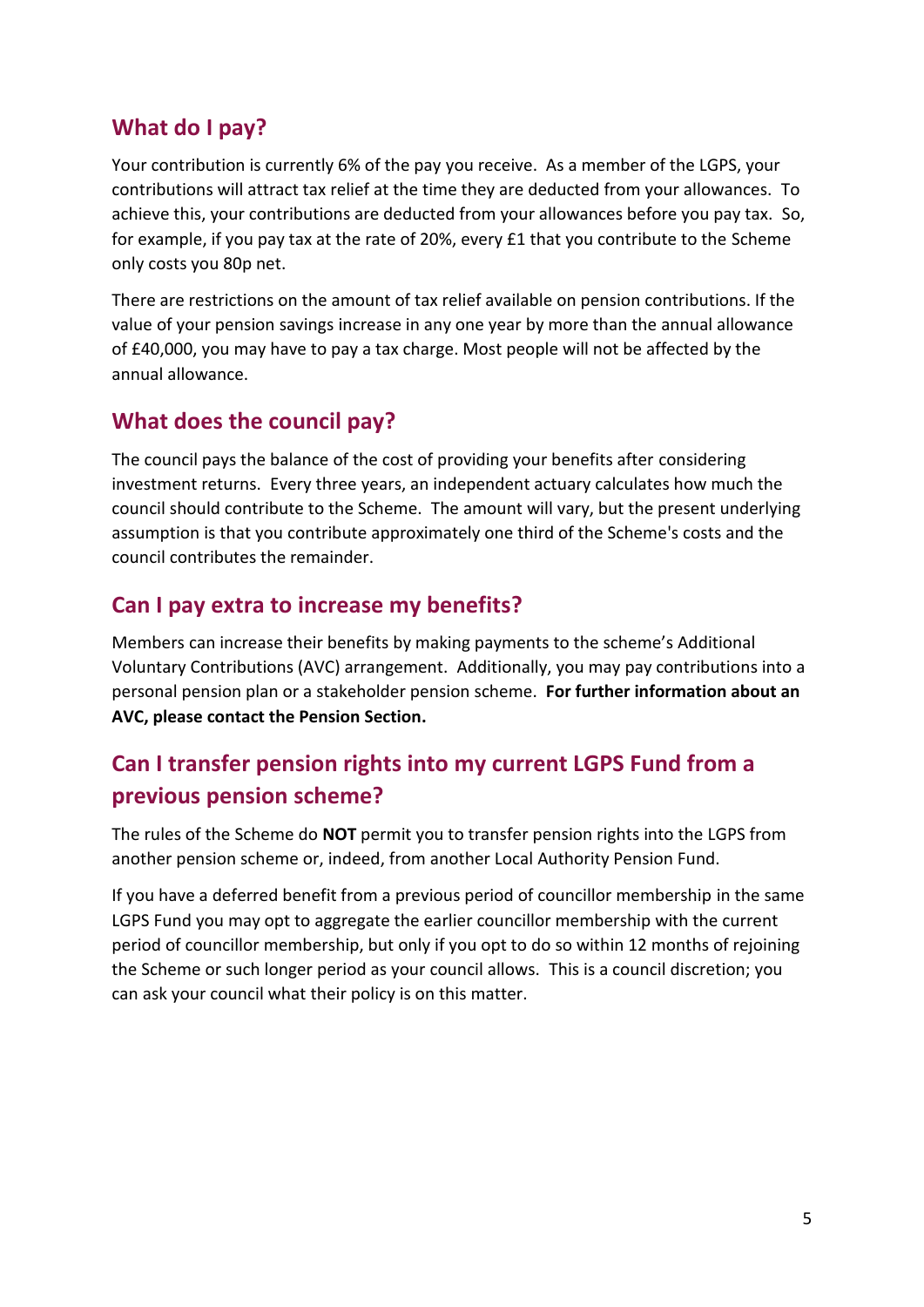# <span id="page-5-0"></span>**I'm already receiving an LGPS pension – will it be affected if I join again?**

If you become a councillor where your council offers you membership of the LGPS you must tell the LGPS Fund that pays your pension about your new position, regardless of whether you join the scheme in your new position or not. They will then check to see whether the pension they are paying should be reduced.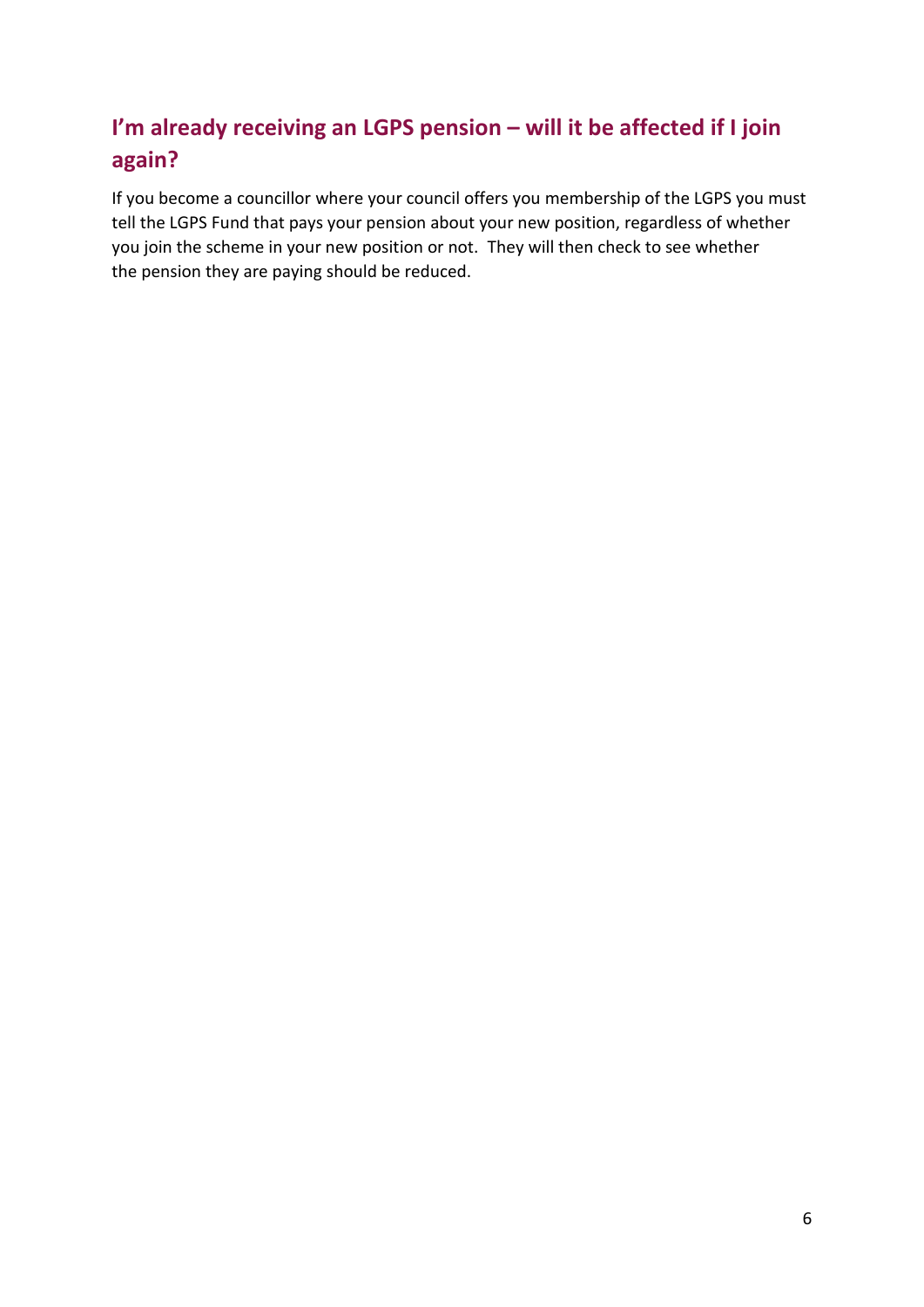# <span id="page-6-0"></span>**Retirement**

#### <span id="page-6-1"></span>**When can I retire?**

You can retire and receive your LGPS benefits in full once you have attained age 65. The Scheme also makes provisions for the early payment of your LGPS benefits.

#### <span id="page-6-2"></span>**What are my retirement benefits?**

When you retire, you will receive a pension and a tax-free lump sum from the LGPS. At State Pension Age you may also receive a state retirement pension if you have paid sufficient National Insurance contributions during your working life. For further information regarding your State Pension, please visit the Department for Work & Pensions (DWP) website: [www.gov.uk/government/organisations/department-for-work-pensions](http://www.gov.uk/government/organisations/department-for-work-pensions)

### <span id="page-6-3"></span>**Can I retire early?**

If you have at least three months total membership you can retire from office and receive payment of your benefits at any time from age 55 onwards. If you are aged 50 to 55 you may be able to retire from office and receive payment of your benefits immediately, but payment of benefits before age 55 is only possible with your council's consent. This is a council discretion and under the LGPS your council's policy about this must be included within their Policy Statement*.* Please note that if your council gives their consent to pay your benefits before age 55, this may result in a tax charge on your benefits.

#### <span id="page-6-4"></span>**Will my pension and lump sum be reduced if I retire early?**

If you retire before age 65, your LGPS benefits, initially calculated as set out in 'The Benefits' section, will be reduced to take account of their early payment and the fact that your pension will be payable for longer. The reduction is calculated in accordance with guidance issued by the Government Actuary's Department (GAD). The reduction is based on the length of time (in years and days) that you retire early i.e. the period between the date your benefits are paid to age 65. The earlier you retire, the greater the reduction.

If you were contributing to the scheme on 30 September 2006 some or all of your benefits paid early could be protected from the reduction if you are a protected member under the 85-year rule. **For further information on the 85-year rule, please contact the Pension Section.**

Note that your council can agree not to make any reduction on compassionate grounds. This is a council discretion; you can ask your council what their policy is on this matter.

If you voluntarily retire before age 65 you do not have to receive immediate payment of your benefits and can defer them within the LGPS for payment at a later date as detailed on page 13.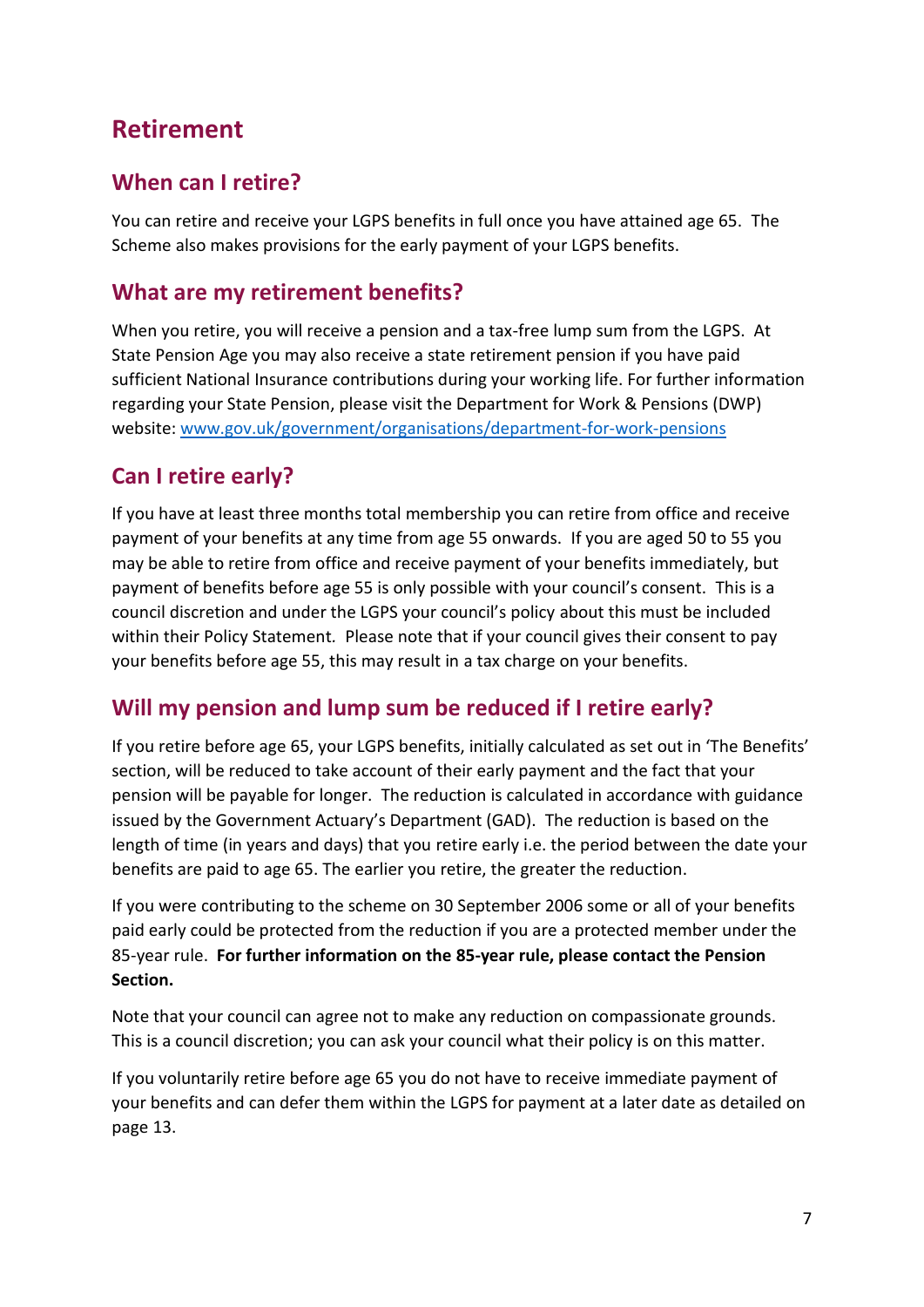## <span id="page-7-0"></span>**What happens if I must retire early due to ill health?**

If you have at least three months total membership and an administering authority approved independent registered medical practitioner certifies that you have become permanently unable (until your 65th birthday) to perform the duties of your office efficiently because of ill health or infirmity of mind or body, you will receive your pension and lump sum immediately. The medical practitioner must be qualified in occupational health medicine and must not have previously been involved in your case.

Ill health pensions and lump sums are calculated in the same way as detailed in the section 'The Benefits', except that the total membership used in the calculation will be increased if your total membership is five years or more.

| <b>Total Membership Awarded</b> | <b>Total Membership after Increase</b>    |
|---------------------------------|-------------------------------------------|
| Less than 5 years               | Actual total membership only              |
| Between 5 and 10 years          | Total membership doubled                  |
| Between 10 and 13 1/3 years     | Total membership increased to 20 years    |
| Over 13 1/3 years               | Total membership increased by 6 2/3 years |

The amount by which it will be increased is shown in the table below.

Your increased membership, however, must not exceed the total membership you would have accrued had you continued in service until age 65. Your pension benefits will not be increased if you have previously been awarded an ill health pension under the Scheme.

If, at the date of retirement, the administering authority is satisfied that there is a life expectancy of less than a year, the pension may be commuted into a lump sum of five times the amount of pension given up.

#### <span id="page-7-1"></span>**What if I carry on working after age 65?**

If you carry on in office after age 65 you will continue to pay into the scheme, building up further benefits. You can receive your pension when you retire, or when you reach the eve of your 75th birthday, whichever occurs first. If you draw your pension after age 65 the pension you have built up to age 65 will be increased to reflect the fact that it will be paid for a shorter time. Your pension must be paid before your 75th birthday.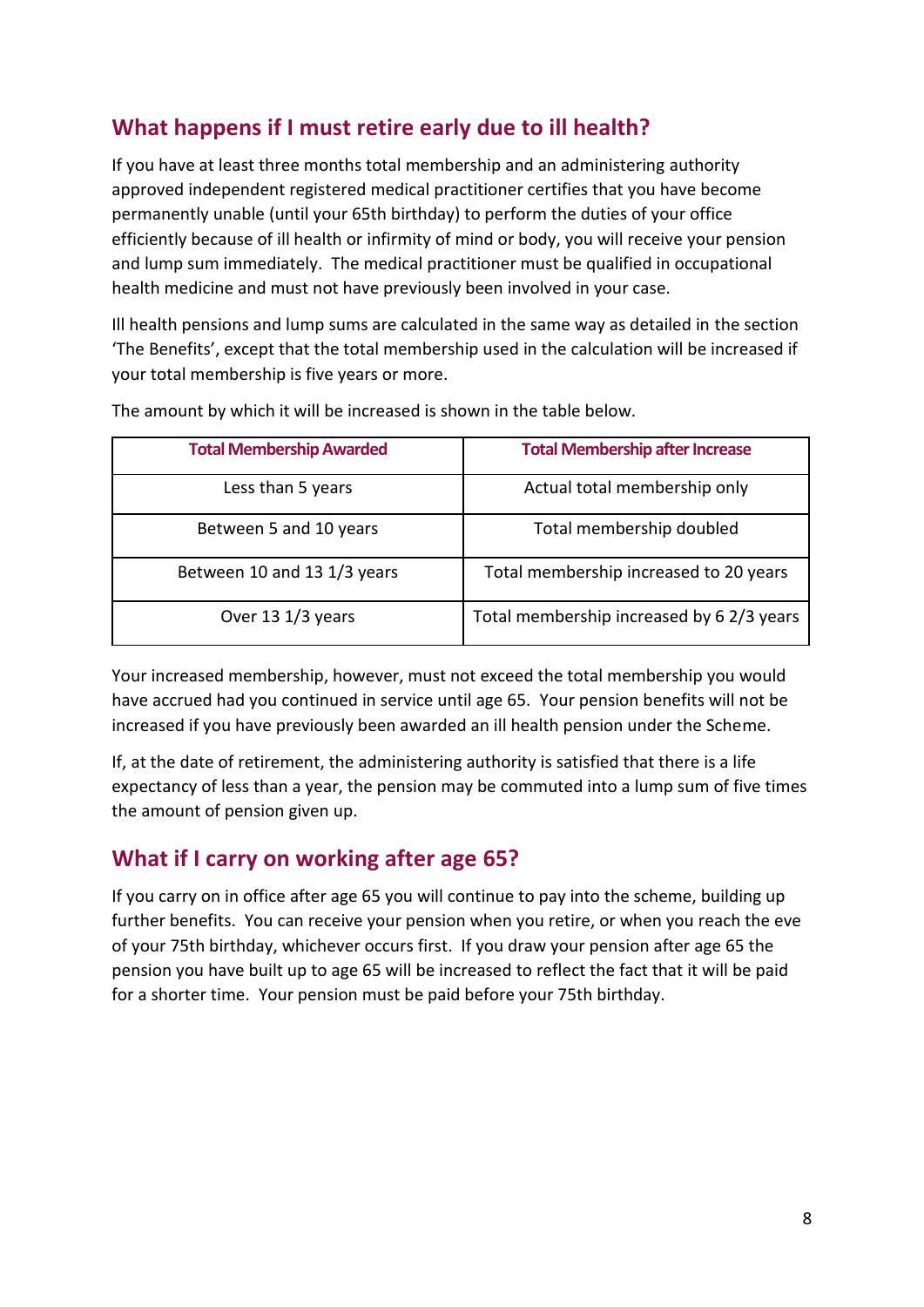# <span id="page-8-0"></span>**The Benefits**

#### <span id="page-8-1"></span>**How much will my pension be?**

Your pension is based on your total membership and your career average pay. The example below shows how your pension is calculated by dividing your career average pay into 80ths and multiplying this figure by your total membership to give you your annual pension.

#### <span id="page-8-2"></span>**How much will my lump sum be?**

The lump sum automatically paid on retirement is three times your annual pension and is tax-free. Like your pension, it is based on your career average pay and your total membership. The calculation for the lump sum is 3/80ths of your career average pay for every year of total membership. When you draw your benefits, you will be able to exchange some of your pension to receive a bigger tax-free lump sum.

#### **Example pension and lump sum calculation:**

On retirement at age 65, a Scheme member has 10 years & 204 days total membership and has a career average pay of £16,200.

The annual pension is therefore:

1/80 x £16,200 x 10 years 204/365 days = **£2,138.18**

The tax-free lump sum automatically paid is therefore:

3/80 x £16,200 x 10 years 204/365 days = **£6,414.53**

#### <span id="page-8-3"></span>**Career average pay**

This is the pay for each year or part year ending 31 March adjusted (other than the final years pay) by the change in the appropriate cost of living index between the end of the relevant year and the last day of the month in which your active membership of the Scheme ends. The aggregate of each years re-valued pay is then divided by the total number of years and part years to arrive at the career average pay. This is then used to calculate your pension benefits.

#### <span id="page-8-4"></span>**Will my pension be revalued?**

After age 55, members' pensions in payment will be revalued each year in line with the appropriate cost of living index. If you retire before age 55, the accumulated effect of inflation since you retired will be added to your pension when you reach age 55. Ill health pensions are revalued each year with the appropriate cost of living index regardless of age.

#### <span id="page-8-5"></span>**Can I give up some of my pension to increase my lump sum?**

You will be able to exchange some of your pension for a bigger tax-free lump sum. You will be able to take up to a maximum of 25% of the capital value of your pension benefits as a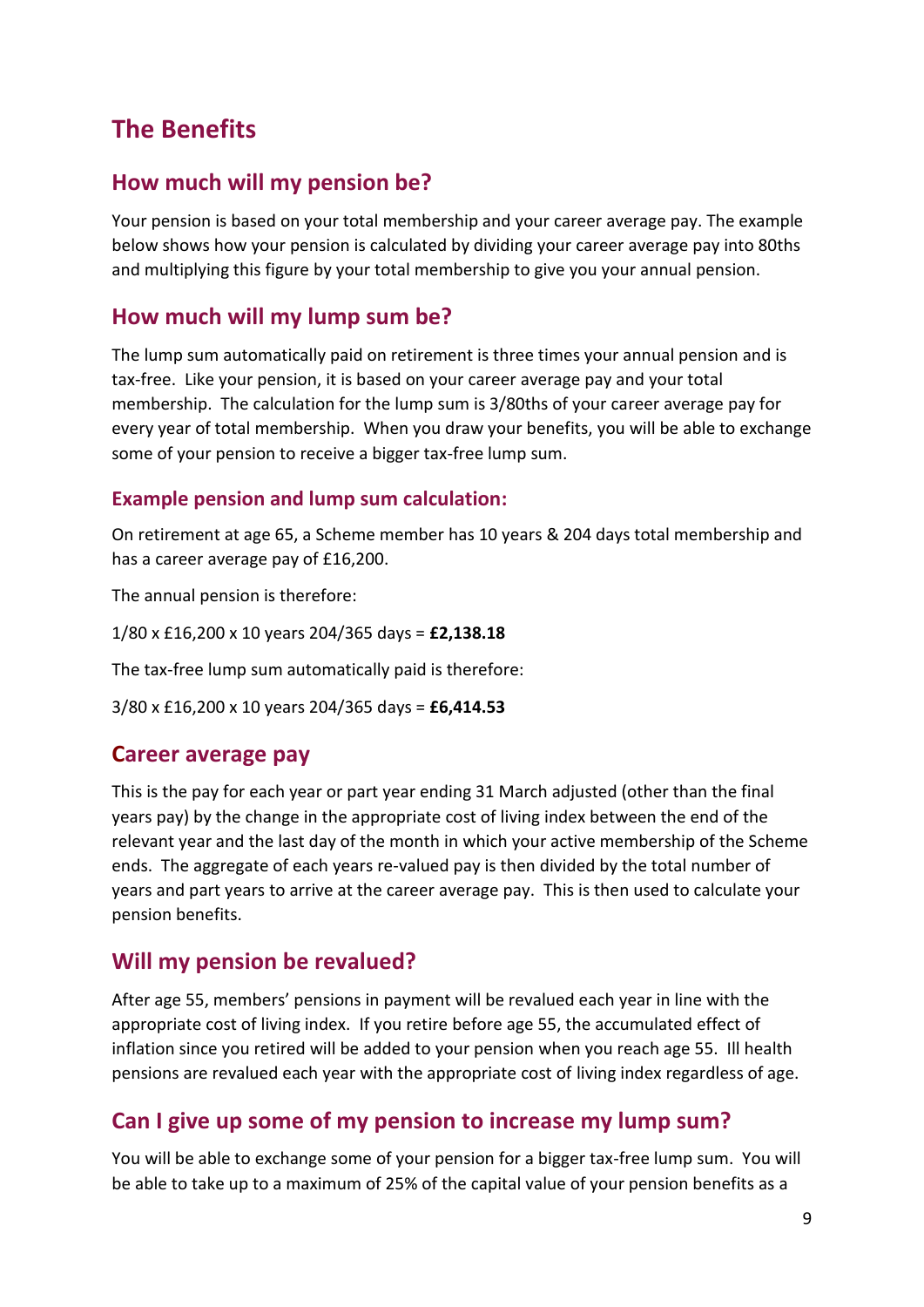tax-free lump sum (providing the lump sum does not exceed £268,275 (figure until April 2026) less the value of any pension rights you have in payment).

Any amount you take as a lump sum above the automatic lump sum would be achieved by exchanging part of your annual pension for a one-off tax-free cash payment – for each £1 annual pension given up you will receive £12 lump sum.

An option to take extra lump sum must be made in writing before your benefits are paid. So that you have plenty of time to make up your mind and seek financial advice if you wish, it is important you contact the Pension Section well in advance of your intended retirement date so they can provide you with more details.

Your pension will be reduced in accordance with any election you make to receive extra lump sum. Any subsequent spouse's, civil partner's and children's long-term pensions will not be affected if you decide to exchange part of your pension for extra lump sum.

### <span id="page-9-0"></span>**Taking my AVC fund as cash**

If you pay additional voluntary contributions (AVCs) via the LGPS you may elect to take up to 100% of the accumulated fund in your AVC account as a tax free lump sum if you draw it at the same time as your LGPS pension benefits, provided when added to the LGPS lump sum it does not exceed 25% of the overall value of your LGPS benefits (including your AVC fund). **For further information regarding your options, please contact the Pension Section.**

#### <span id="page-9-1"></span>**How will my pension be paid?**

Monthly pension payments will be made direct into your bank or building society account. Similar arrangements can also be made to pay your pension into your account should you move abroad. Further information regarding payment of pensions is provided on your retirement.

#### <span id="page-9-2"></span>**What if I become re-employed?**

If, after retiring, you return to employment or office within Local Government or employment with another organisation that participates in the LGPS, your pension may be reduced or suspended in accordance with the policy adopted by your administering authority. Under the LGPS, this is an administering authority discretion and their policy must have been published. Further details will be provided on request.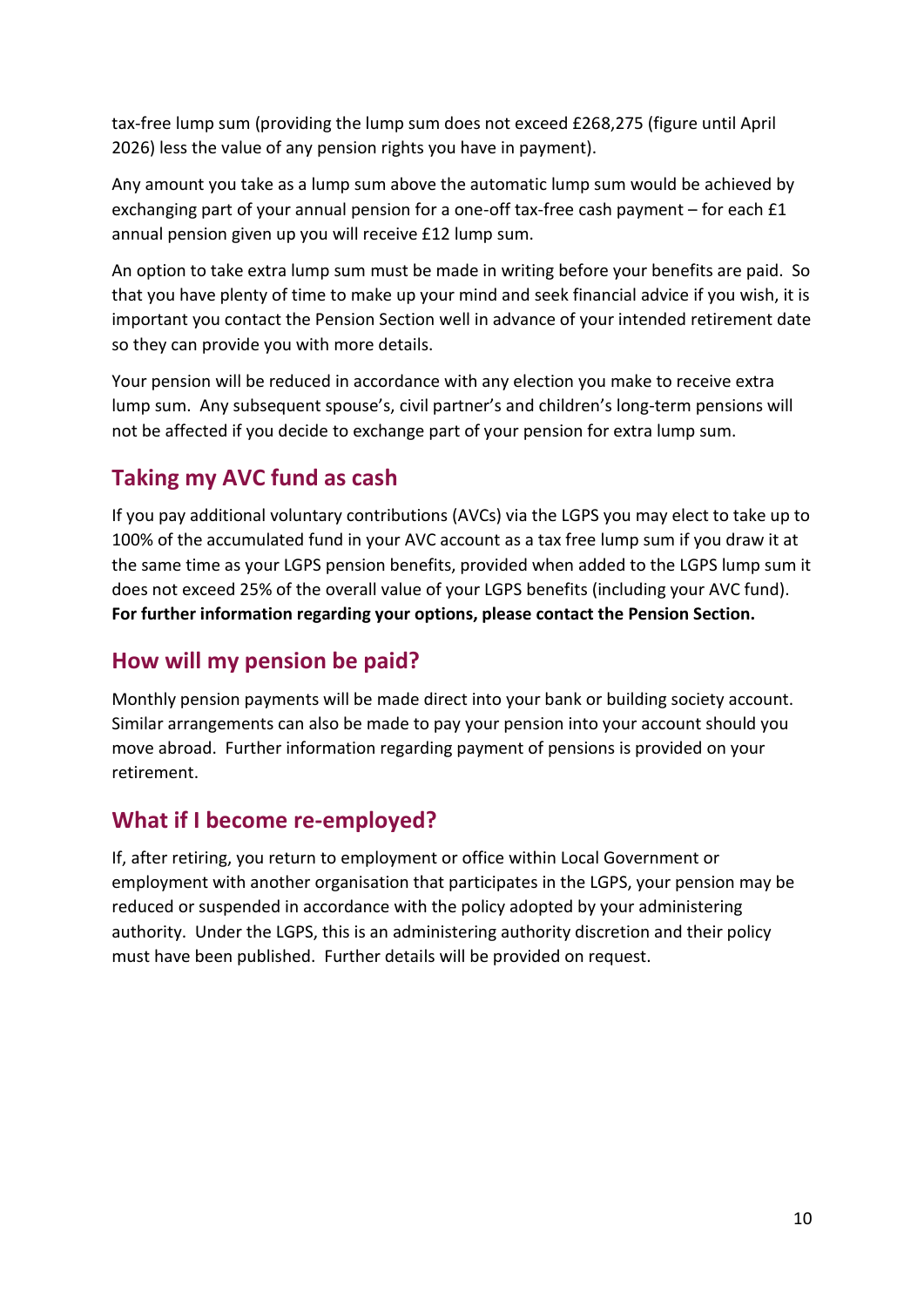# <span id="page-10-0"></span>**Protection for my Family**

#### <span id="page-10-1"></span>**What benefits will be paid if I die in service?**

If you die in service as a member of the LGPS, subject to the qualifying conditions detailed, the benefits shown below are payable.

- A lump sum death grant of two times your career average pay is payable no matter how long you have been a member of the LGPS, provided you are under age 75 at the date of death.
- A spouse or civil partner's short-term pension payable for three months following your death (or six months if one or more eligible dependent children are in the spouse or civil partner's care) at an annual rate equal to your career average pay. If you die in service having built up three months total membership, your spouse or civil partner will also receive a long-term pension, which commences when the short-term pension ends. The long-term pension is generally half the pension you would have received if you had retired early due to ill health on the date of death.
- Pensions for eligible children. For further information, please contact the Pension Section.

## <span id="page-10-2"></span>**What benefits will be paid if I die after retiring on pension?**

If you die after retiring on pension, the benefits shown below may then be payable. Your spouse, civil partner, next-of-kin or person dealing with your Estate must immediately inform the Pension Section of your date of death as otherwise an overpayment could occur.

- A lump sum death grant will be payable if the death occurs in the first five years on pension and you are under age 75 at the date of death. The sum payable will be five times your annual pension reduced by the pension already paid to you up to the date of death.
- A spouse or civil partner's short-term pension will be payable for the three months following your death, (or six months if one or more eligible dependent children are in the care of the spouse or civil partner). This will be equal to the pension you were receiving or would have received but for a reduction because of early retirement or had it not been paid as a lump sum due to exceptional ill health.
- After that the spouse or civil partner will receive a long-term pension generally equal to half the pension you were receiving or would have received but for a reduction as a result of early retirement or as a result of an exchange of pension for an increased lump sum, or had it not been paid as a lump sum due to exceptional ill health.
- Pensions for eligible children. For further information, please contact the Pension Section.

If you married after retirement and you had retired on the grounds of permanent ill health, the spouse's pension will only be based on half of your basic pension i.e. excluding any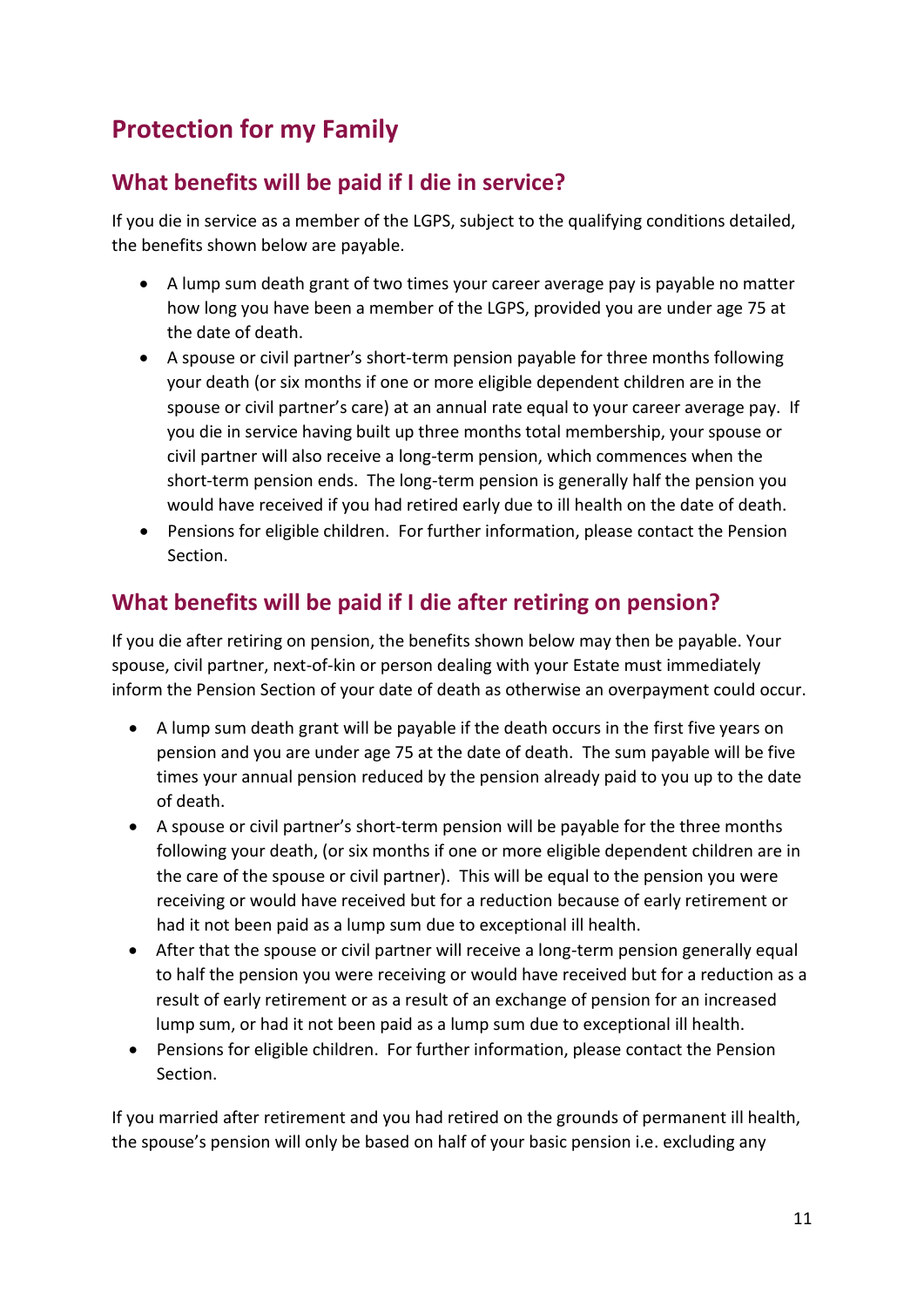enhancement to your pension on account of ill health retirement. If you entered a civil partnership after retirement, the civil partner's pension will be half your pension.

The LGPS allows you to say who you would like any death grant to be paid to by completing an Expression of Wish form. This form is available from the Pensions Section. The Scheme's administering authority, however, retains absolute discretion when deciding who to pay any death grant to.

You can find out how to contact the Pensions Section at the end of this Guide.

Note that spouses', civil partners' and children's pensions are revalued each year in line with the appropriate cost of living index regardless of age.

Spouse's and civil partner's pensions are payable for life, even if your spouse or civil partner remarries, enters a new civil partnership, or cohabits.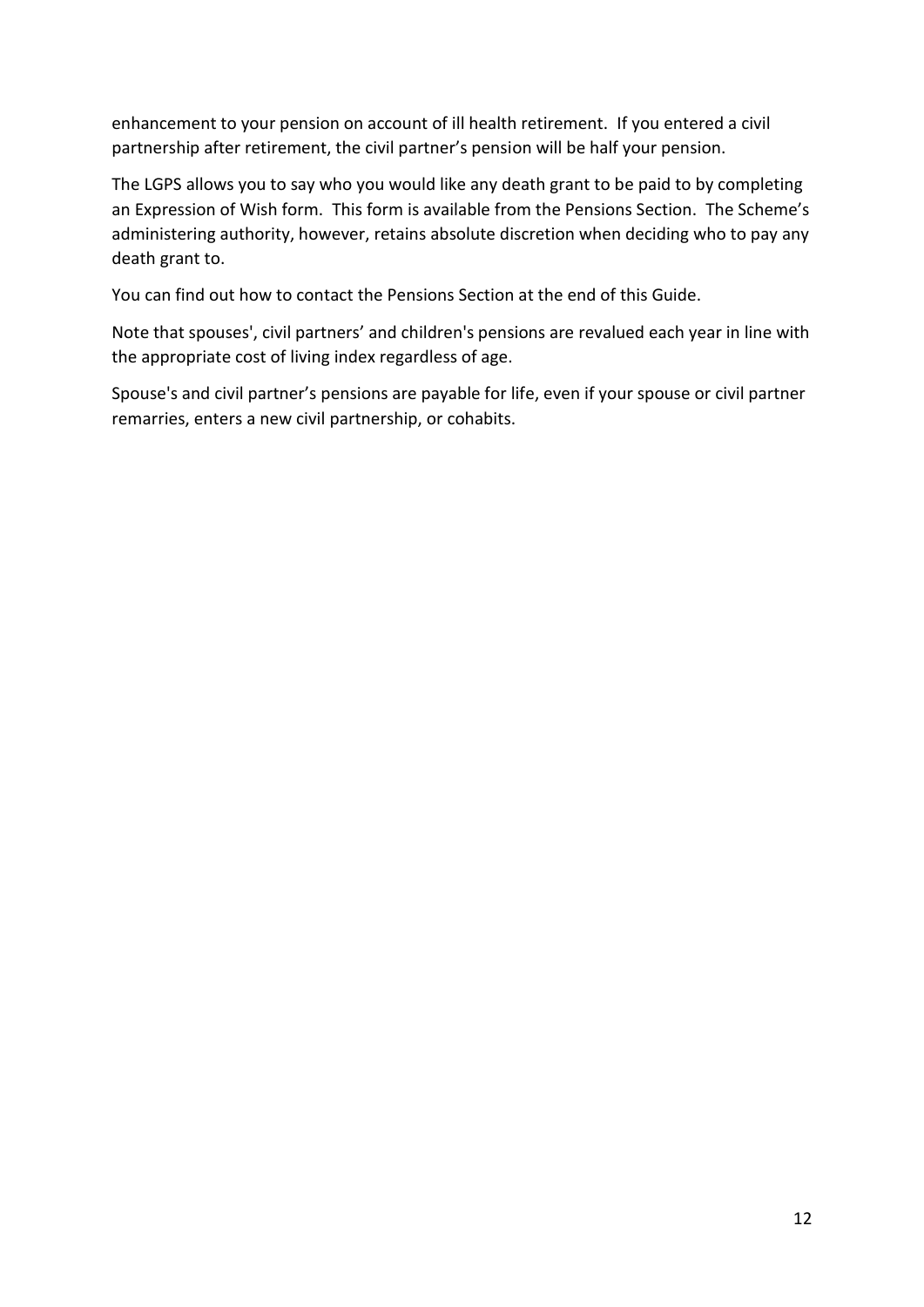# <span id="page-12-0"></span>**Ceasing to be a Councillor before Retirement**

### <span id="page-12-1"></span>**Can I opt-out of the LGPS?**

You can leave the LGPS at any time by giving your council notice in writing. An election to opt-out becomes effective from the end of the payment period during which you gave notification unless your notification specifies a later date. You are recommended to obtain advice before opting out.

## <span id="page-12-2"></span>**Refund of Contributions**

If you leave with less than three months total membership, you may take a refund of your contributions less a deduction for tax and the cost, if any, of buying you back into the State Second Pension Scheme (S2P). Or, you have the option to defer making a decision until you either re-join the same LGPS Fund as a Councillor member (in Wales), or join a new pension scheme, or want to take a refund of contributions.

Note that a refund of contributions cannot be paid if you already have a deferred benefit in the LGPS in England or Wales.

### <span id="page-12-3"></span>**Deferred Benefits**

If you have at least three months total membership, you will be entitled to leave your accrued benefits in the LGPS. Your pension and lump sum will be calculated as described in the section **The Benefits** using the length of your total membership up to the date that you left the Scheme. This is known as having deferred benefits.

Deferred benefits become payable at age 65 (unless you opt to defer payment beyond that age), however they may be put into payment at any age earlier than 65 in the event of ill health, without reduction.

You can, if you wish, elect to receive your benefits early, on or after age 50 and before age 55 with your council's consent, or at or after age 55, without your council's consent. Benefits being paid before age 65 (unless being paid on the grounds of permanent ill health) may be reduced to take account of early payment and the fact that your pension will be paid for longer.

## <span id="page-12-4"></span>**What if I die before receiving my deferred benefits?**

Should you die while your benefits are deferred, your retirement lump sum will be paid as a death grant. The LGPS allows you to say who you would like any death grant to be paid to by completing an Expression of Wish form. This form is available from the Pensions Section. The Scheme's administering authority, however, retains absolute discretion when deciding to whom to pay any death grant.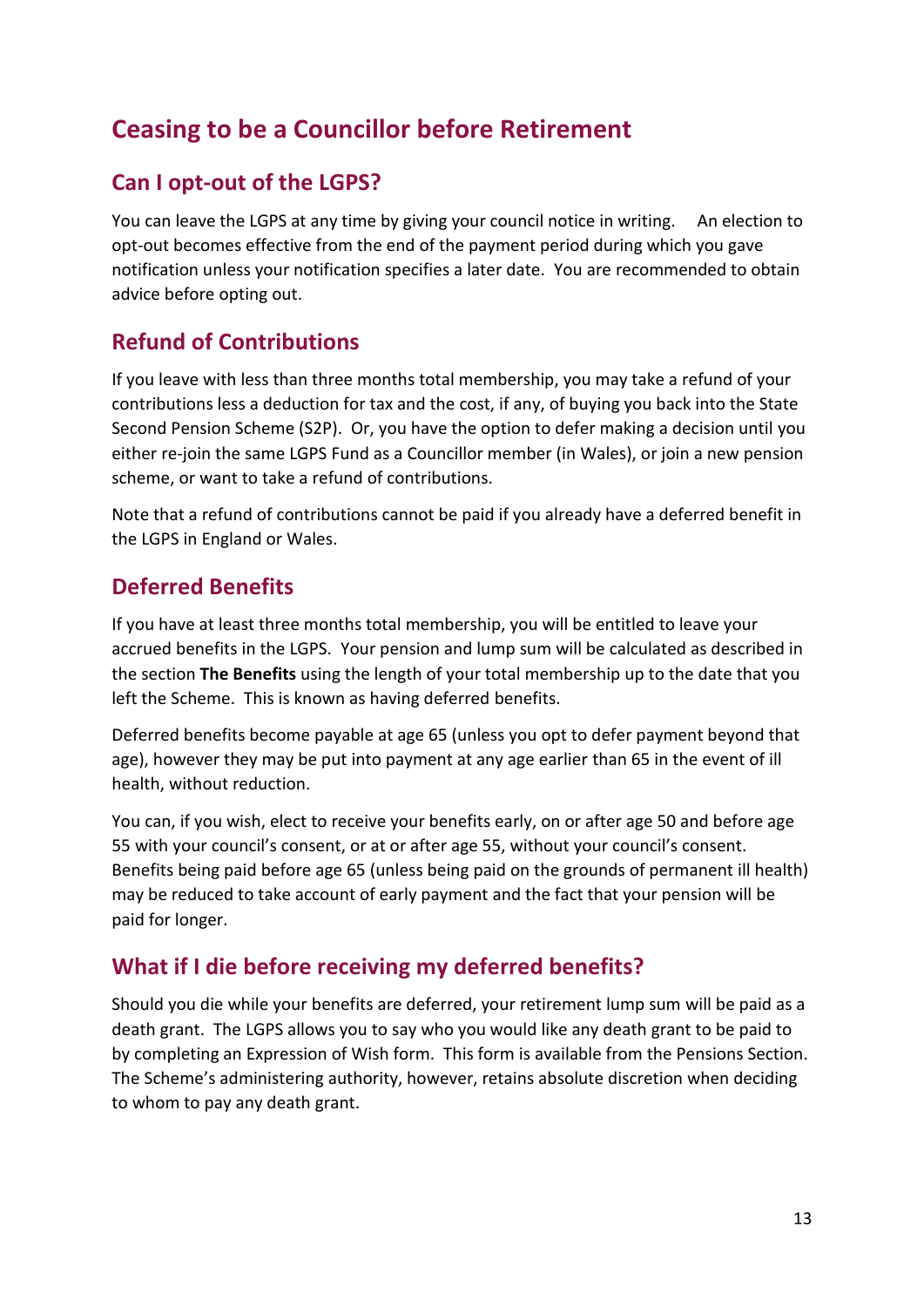A spouse's (either from a same or opposite sex marriage) or civil partner's long-term pension will also become payable. The spouse's or civil partner's pension is payable at the rate of one-half of your deferred pension.

Long-term children's pensions will also be payable for so long as children remain eligible following your death.

## <span id="page-13-0"></span>**Can I re-join the LGPS at a later date?**

If you opt-out once, you can re-join the LGPS at any time whilst you remain an eligible councillor. If you opt-out of the LGPS more than once, unless you elect to re-join the Scheme within three months of commencing as an eligible councillor with a new Welsh council, you will only be allowed to re-join at the discretion of your council. You can ask your council what their policy is on this matter.

## <span id="page-13-1"></span>**Transferring my Benefits**

If you leave the scheme more than one year before age 65, you may transfer the cash equivalent value of your pension benefits into another occupational pension scheme (provided they are willing and able to accept it), into a personal pension plan, into a 'buyout' insurance policy or into a stakeholder pension scheme.

(You cannot transfer into the LGPS in England or Wales unless you participate again in the same LGPS Fund as a Councillor Member).

The method of calculating the cash equivalent value of your pension rights complies with requirements of the Pensions Schemes Act 1993 and any value quoted is guaranteed for three months.

If you are considering whether to transfer benefits, make sure you have full information about the two pension arrangements, in order to compare the Schemes i.e. details of what your benefits are worth in the LGPS and details of what your benefits would be worth in the new pension scheme, if transferred. When you compare your options, don't forget that your LGPS benefits are guaranteed cost of living increases. However, transferring your pension rights is not always an easy decision to make and you may, therefore, wish to seek the help of an independent financial adviser before you make a decision to transfer your deferred benefits to a personal pension plan, stakeholder pension scheme, buy-out insurance policy or to an employer's money purchase scheme, as you will be bearing all of the investment risk which could significantly affect your future pension benefits.

Note that you must take appropriate independent financial advice before transferring from the LGPS (where benefits are termed 'safeguarded benefits') to an arrangement which is termed as offering 'flexible benefits' (i.e., those benefits which are part of a defined contribution scheme which are flexible). This is a legal requirement if the cash equivalent transfer value of all your benefits in the LGPS (excluding any Additional Voluntary Contributions (AVCs)) is more than £30,000.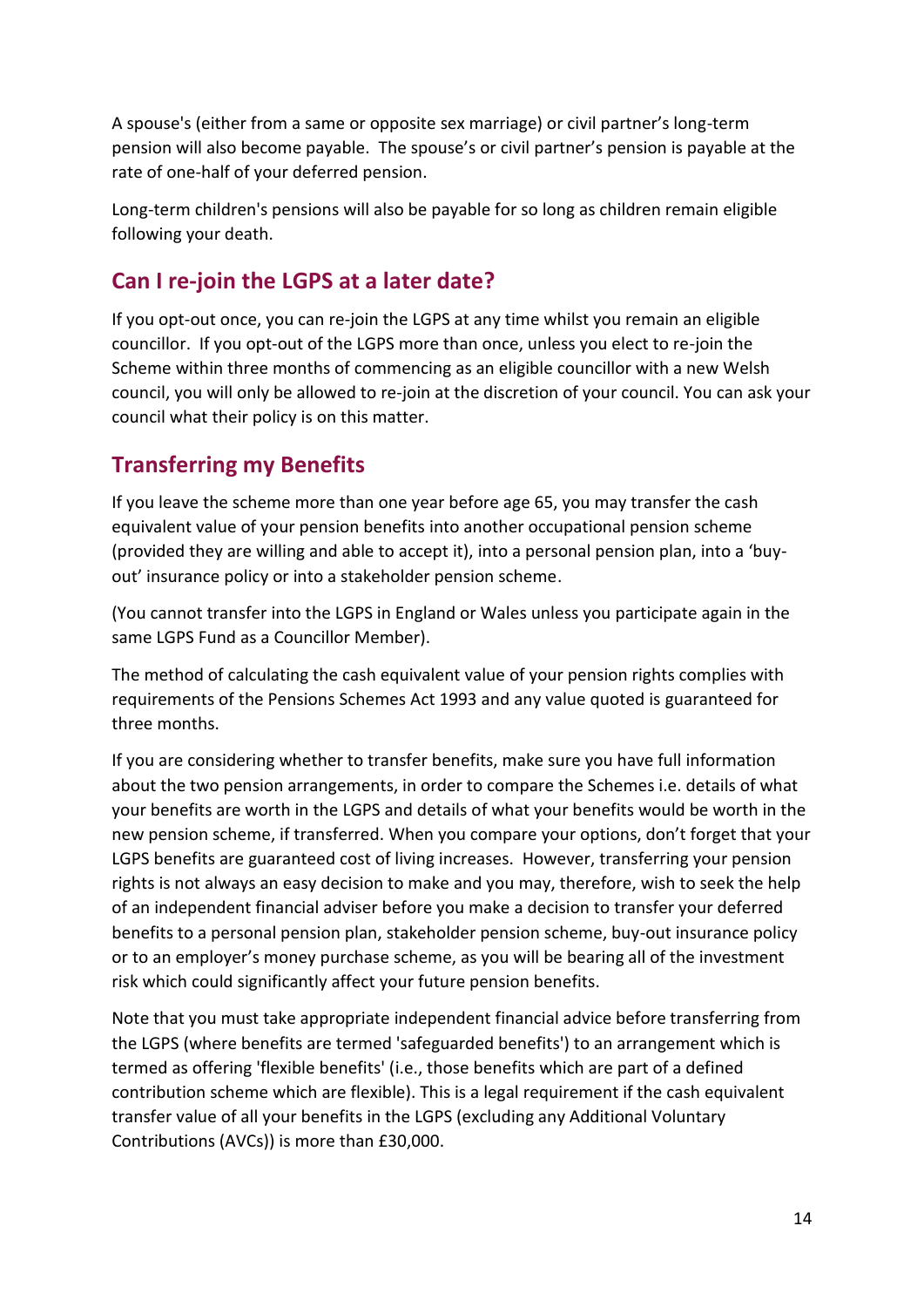# <span id="page-14-0"></span>**Help with Pension Problems**

#### <span id="page-14-1"></span>**Who can help me if I have a query or complaint?**

If you are in any doubt about your benefit entitlements or have a problem or question about your LGPS membership or benefits, please contact the Pension Section of your administering authority. They will seek to clarify or put right any misunderstandings or inaccuracies as quickly and efficiently as possible.

If you are still dissatisfied with any decision made in relation to the Scheme, you have the right to have your complaint reviewed under the Internal Disputes Resolution Procedure. There are also several other regulatory bodies that may be able to assist you. The various ways you can ask for help with a pension problem are:

#### <span id="page-14-2"></span>**Internal Dispute Resolution Procedure (IDRP)**

In the first instance, you should write to the person nominated by the council that made the decision about which you wish to appeal. You must do this within six months of the date of the notification of the decision or the act or omission about which you are complaining (or such longer period that the nominated person considers reasonable).

The nominated person will consider your complaint and notify you of his / her decision. If you are still dissatisfied with that person's decision (or their failure to make a decision), you may, within six months of the date of the decision apply to the administering authority to have the decision reconsidered.

To avoid any unnecessary effort on your behalf, we would welcome the opportunity to attempt to resolve with you the matter with which you are dissatisfied before you resort to a formal complaint.

#### <span id="page-14-3"></span>**MoneyHelper**

If you have general requests for information or guidance concerning your pension arrangements contact:

| <b>Address:</b> | Money and Pensions Service, 120 Holborn, London, EC1N 2TD             |
|-----------------|-----------------------------------------------------------------------|
| Tel:            | 0800 011 3797                                                         |
| Website:        | https://www.moneyhelper.org.uk/en/pensions-and-retirement?source=tpas |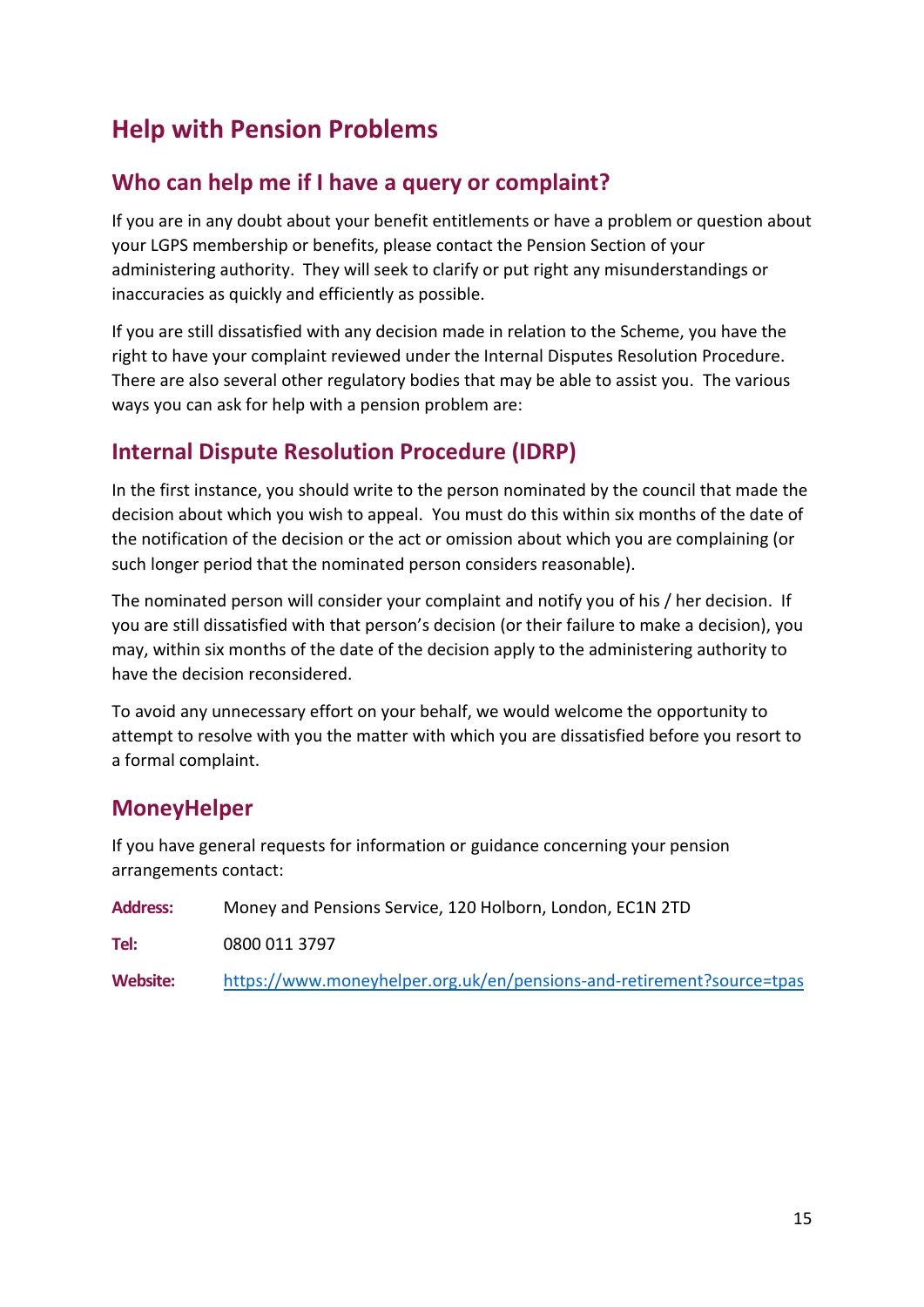## <span id="page-15-0"></span>**The Pensions Ombudsman (TPO)**

The Pensions Ombudsman can be contacted at:

You have the right to refer your complaint to The Pensions Ombudsman free of charge. The Pensions Ombudsman deals with complaints and disputes which concern the administration and/or management of occupational and personal pension schemes.

Contact with The Pensions Ombudsman about a complaint needs to be made within **three years** of when the event(s) you are complaining about happened – or, if later, within **three years** of when you first knew about it (or ought to have known about it). There is discretion for those time limits to be extended.

**Address:** 10 South Colonnade, Canary Wharf, London, E14 4PU **Tel:** 0800 917 4487 **Email:** [enquiries@pensions-ombudsman.org.uk](mailto:enquiries@pensions-ombudsman.org.uk) **Website:** [www.pensions-ombudsman.org.uk](http://www.pensions-ombudsman.org.uk/)

## <span id="page-15-1"></span>**The Pensions Regulator (TPR)**

This is the regulator of work-based pension schemes. The Pensions Regulator has powers to protect members of work-based pension schemes and a wide range of powers to help put matters right, where needed. In extreme cases, the regulator can fine trustees or employers, and remove trustees from a scheme.

You can contact The Pensions Regulator at:

**Address:** Napier House, Trafalgar Place, Brighton, BN1 4DW

**Telephone:** 0345 6000 707

**Website:** [www.thepensionsregulator.gov.uk/en](http://www.thepensionsregulator.gov.uk/en)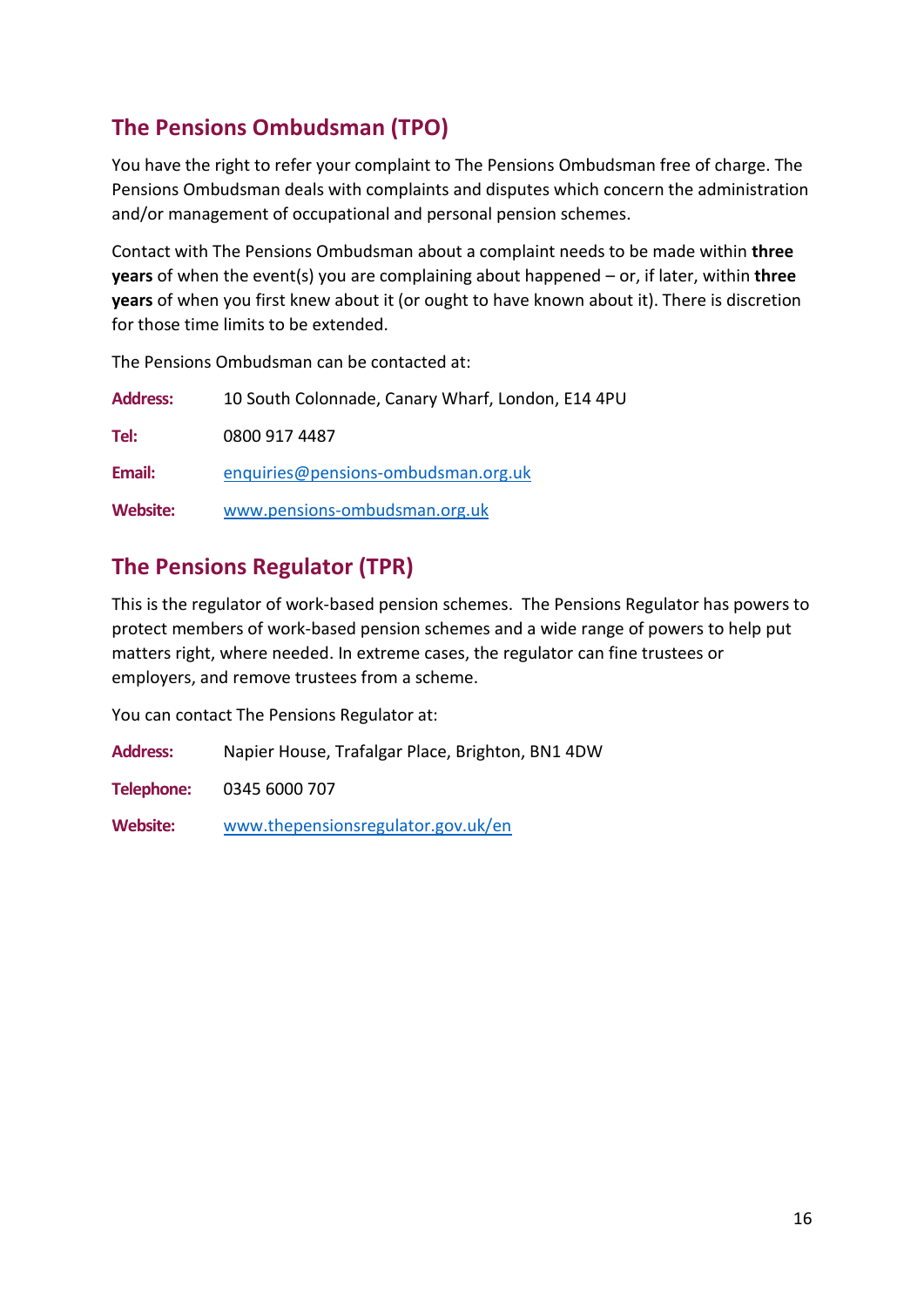#### <span id="page-16-0"></span>**How can I trace my pension rights?**

The Pension Tracing Service holds details of pension schemes, including the LGPS, together with relevant contact addresses.

It provides a tracing service for ex-members of schemes with pension entitlements (and their survivors), who have lost touch with previous schemes. All occupational and personal pension schemes must register if the pension scheme has current members contributing to the scheme or people expecting benefits from the scheme.

If you need to use this tracing service, please write to:

**Address:** The Pension Service 9, Mail Handling Site A, Wolverhampton, WV98 1LU

**Telephone:** 0800 731 0193

**Website:** [www.gov.uk/find-pension-contact-details](http://www.gov.uk/find-pension-contact-details)

Don't forget to keep your pension providers up to date with any change in your home address.